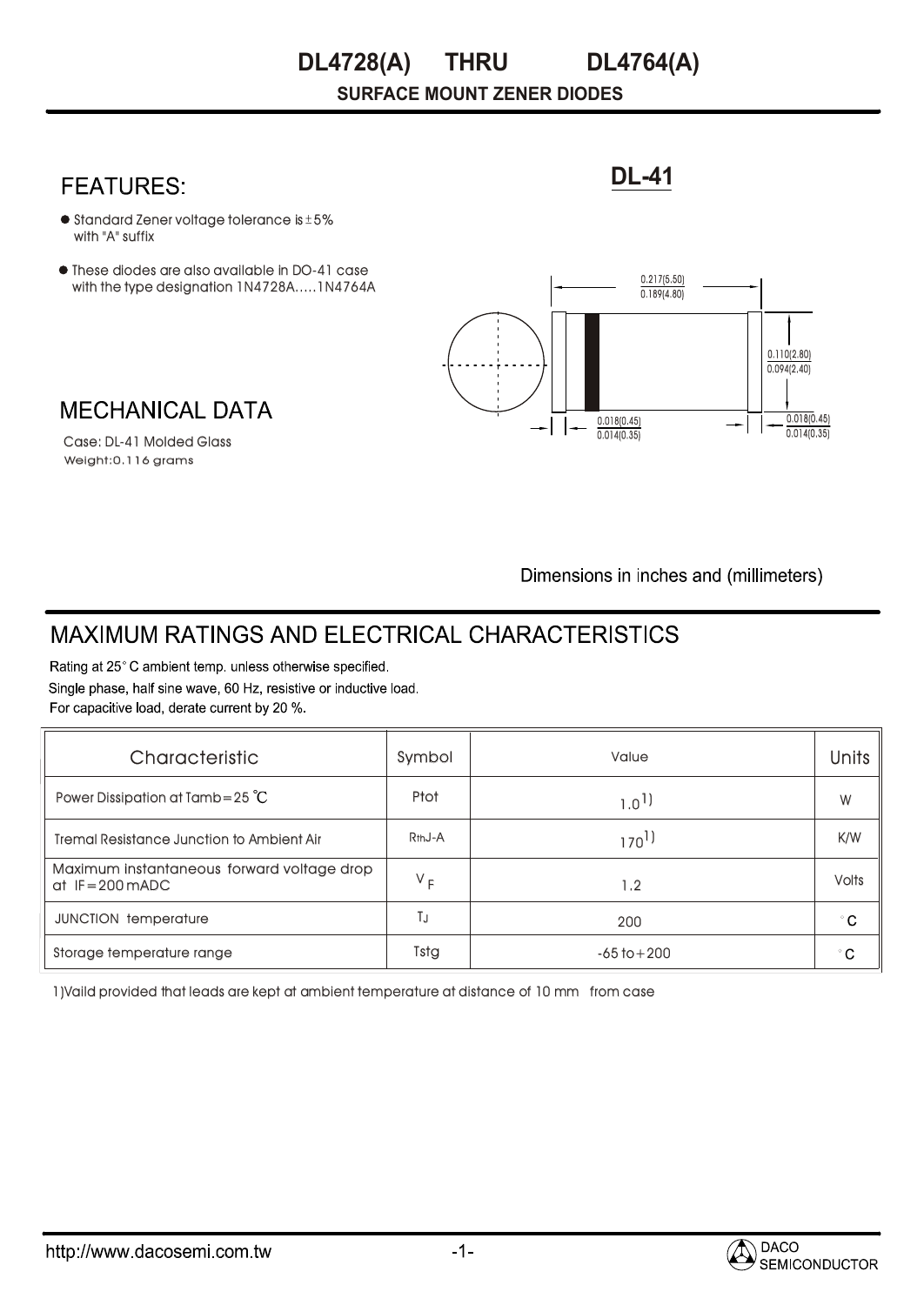## **Admissible power dissipation versus ambient temperature**



## **Breakdown characteristics**